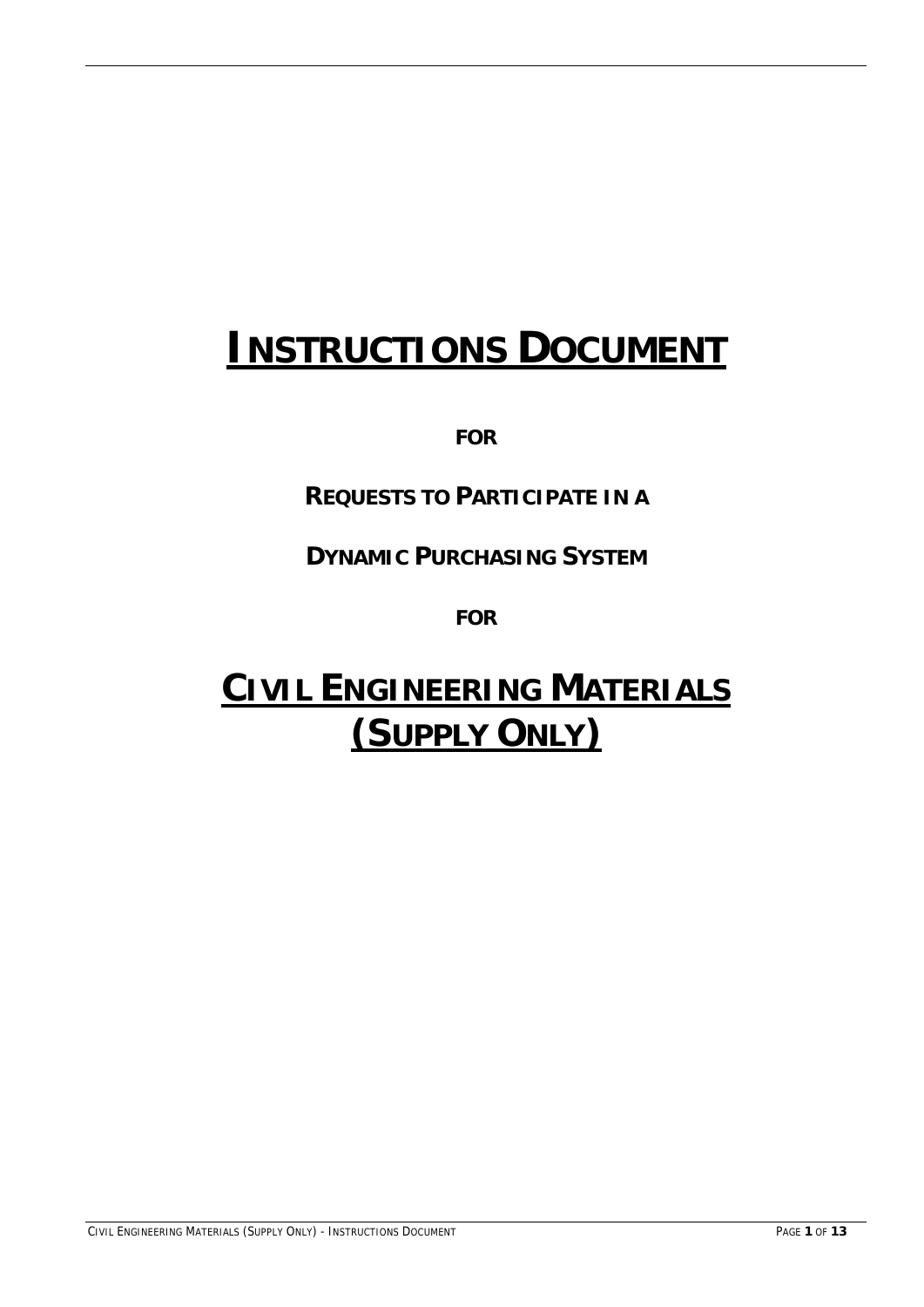# **TABLE OF CONTENTS**

| 1.0 |     |             |  |
|-----|-----|-------------|--|
|     | 1.1 |             |  |
|     | 1.2 |             |  |
|     | 1.3 |             |  |
| 2.0 |     |             |  |
|     | 2.1 |             |  |
|     | 2.2 |             |  |
| 3.0 |     |             |  |
|     | 3.1 |             |  |
|     | 3.2 |             |  |
|     | 3.3 |             |  |
|     | 3.4 |             |  |
|     | 3.5 |             |  |
|     | 3.6 |             |  |
|     |     |             |  |
|     | 3.7 |             |  |
| 4.0 |     |             |  |
|     | 4.1 |             |  |
|     | 4.2 | <b>ESPD</b> |  |
|     | 4.3 |             |  |
|     | 4.4 |             |  |
| 5.0 |     |             |  |
|     | 5.1 |             |  |
|     | 5.2 |             |  |
|     | 5.3 |             |  |
|     | 5.4 |             |  |
|     | 5.5 |             |  |
|     | 5.6 |             |  |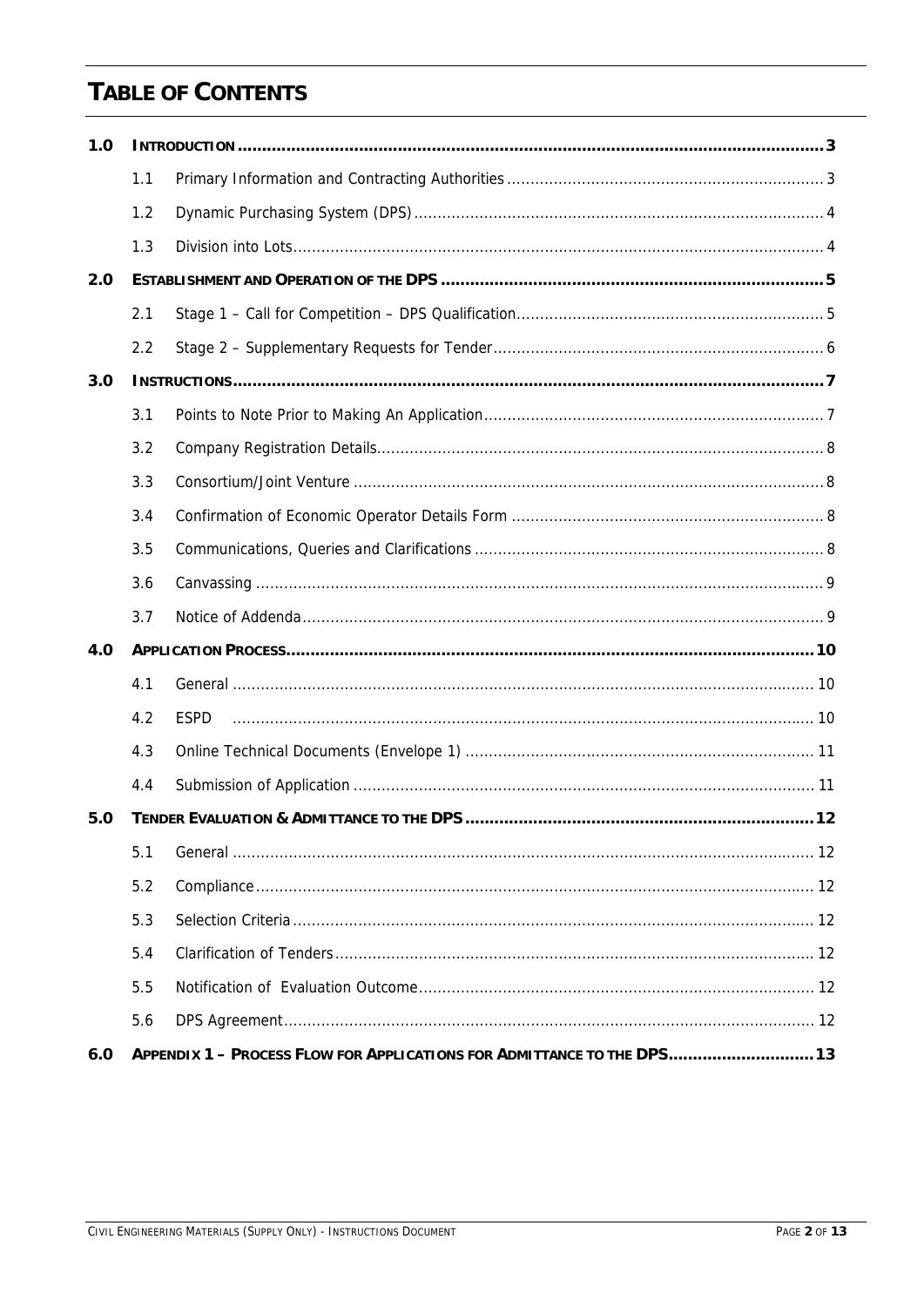### **1.0 INTRODUCTION**

### **1.1 PRIMARY INFORMATION AND CONTRACTING AUTHORITIES**

- 1.1.1 The Local Government Operational Procurement Centre (hereinafter referred to as "the LGOPC")<sup>1</sup>, acting as a central purchasing body<sup>2</sup> under the auspices of Kerry County Council, is coordinating the establishment of a Dynamic Purchasing System of Economic Operators<sup>3</sup> for Civil Engineering Materials (Supply Only) (hereinafter referred to as "the DPS") on behalf of contracting authorities4.
- 1.1.2 The contracting authorities eligible to partake in the DPS (hereinafter referred to as "the Contracting Authorities") include:
	- Ministers of the Government of Ireland; Central Government Departments; offices and noncommercial agencies and organisations which have a formal reporting and legal relationship to Central Government Departments, including all local authorities in Ireland (as defined in the Local Government Act 2014), (themselves including regional assemblies, local enterprise boards and library bodies), and those approved housing bodies which also constitute "bodies governed by public law" within the meaning of Regulation 2 of the European Union (Award of Public Authority Contracts Regulations 2016 (S. I. No. 284 of 2016) (hereinafter referred to as "the Regulations"), listed on the Register of Approved Housing Bodies maintained by the Department of Housing, Planning, Community and Local Environment currently approved under section 6 of the Housing Act 1992;
	- Contracting authorities in the Irish health sector including but not limited to the Health Service Executive (HSE); the Health Information and Quality Authority (HIQA) and HSE funded Agencies delivering health & personal social services funded by more than 50% from Exchequer funds;
	- Contracting authorities which are Third Level Educational Institutions (including universities, institutes of technology and members of the Education Procurement Service);
	- Contracting authorities which are Education and Training Boards (ETBs) and ETB schools, and primary, post-primary, special and secondary schools as well as ETBs acting on behalf of schools;
	- An Garda Síochana (Police);
	- The Irish Prison Service;
	- The Defence Forces;
	- The Housing Agency;

-

- Such other contracting authorities as may be notified to Economic Operators by the LGOPC from time to time.
- 1.1.3 Economic Operators admitted to the DPS will be invited to participate in Supplementary Requests for Tender5 (hereinafter referred to as "Supplementary Request(s) for Tender") issued by the Contracting Authorities through www.supplygov.ie<sup>6</sup> (hereinafter referred to as "SupplyGov") for the supply of civil engineering materials (hereinafter collectively referred to as "Goods") during the Period of Validity<sup>7</sup> of the DPS.
- 1.1.4 It is anticipated that the DPS will commence in Quarter 1, 2021.

<sup>7</sup> Period of Validity means the duration ('lifetime') of the DPS. The Period of Validity will commence on the day the DPS is established - being the first date on which the Contracting Authorities may issue Supplementary Requests for Tender. **Important Note: This is identified as the "DPS Tender Start Time" on www.etenders.gov.ie (hereinafter referred to as "eTenders").**

CIVIL ENGINEERING MATERIALS (SUPPLY ONLY) - INSTRUCTIONS DOCUMENT PAGE **3** OF **13**

<sup>&</sup>lt;sup>1</sup> The LGOPC is responsible for the development and implementation of central purchasing mechanisms for the Category Councils of Plant Hire and Minor Building Works & Civils as established by the Office of Government Procurement.

<sup>&</sup>lt;sup>2</sup> Central Purchasing Body means a central purchasing body as defined by Regulation 2(1) of the European Union (Award of Public Authority Contracts) Regulations 2016 (S. I. No. 284 of 2016) (hereinafter referred to as "the Regulations").

 $3$  Economic Operator means an economic operator as defined by Regulation  $2(1)$  of the Regulations.

<sup>&</sup>lt;sup>4</sup> Contracting authorities means a contracting authority as defined by Regulation 2(1) of the Regulations.<br><sup>5</sup> Supplementary Reguest for Tonder means a request for tonder issued by the Contracting Authorities to

<sup>&</sup>lt;sup>5</sup> Supplementary Request for Tender means a request for tender issued by the Contracting Authorities to the Economic Operators admitted to the DPS via www.supplygov.ie for a Supplementary Request for Tender Contract (hereinafter referred to as an "SRFT Contract").

<sup>&</sup>lt;sup>6</sup> www.supplygov.ie is a procurement platform operated by the LGOPC facilitating Local Authorities and other state agencies in the public procurement of goods, works and services from economic operators.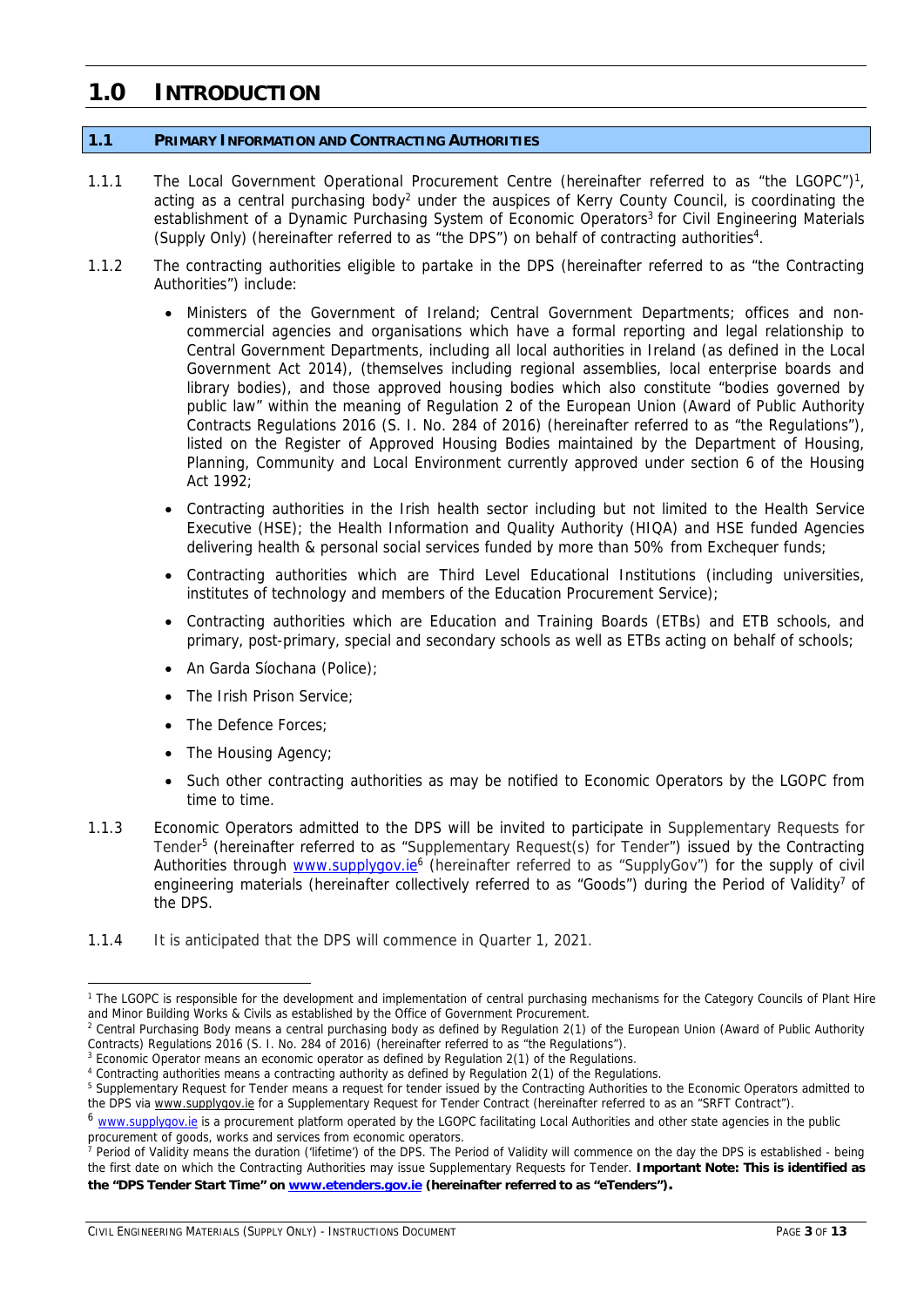- 1.1.5 The Period of Validity will be five years. The LGOPC may, subject to compliance with the Regulations, amend the Period of Validity.
- 1.1.6 The total value of contracts to be awarded under the DPS (hereinafter referred to as "SRFT Contract(s)")<sup>8</sup> is estimated to exceed the threshold for the application of Directive 2014/24 EU and the Regulations to this call for competition.

### **1.2 DYNAMIC PURCHASING SYSTEM (DPS)**

- 1.2.1 A Dynamic Purchasing System is a two-stage electronic process that contracting authorities use to streamline the procurement of commonly available goods, works or services that meet their requirements from all suitably qualified Economic Operators that have been admitted.
- 1.2.2 Following the initial establishment of a Dynamic Purchasing System, the system re-opens to receive requests to participate from new and previously unsuccessful Economic Operators.
- 1.2.3 The initial phase of a Dynamic Purchasing System covers the assessment of exclusion grounds and selection criteria only and all Economic Operators that pass this assessment shall be admitted (there is no limit to the number of Economic Operators that may be admitted to a Dynamic Purchasing System). Individual contracts are subsequently awarded, following further competition, at the second stage of the procurement process.

### **1.3 DIVISION INTO LOTS**

1.3.1 The DPS will be divided into the following lots:

| <b>LOT REFERENCE</b> | <b>DESCRIPTION</b>                                  |  |
|----------------------|-----------------------------------------------------|--|
| Lot 1                | Bound and Unbound Aggregate Materials (Supply Only) |  |
| Lot 2                | Ready-Mix Concrete (Supply Only)                    |  |

- 1.3.2 A number of Goods subcategories may be procured under each lot. Section 3 of the DPS Agreement contains tables which describe Goods subcategories for each lot which are broadly indicative of the Goods that may be procured by Contracting Authorities at Supplementary Request for Tender Stage.
- 1.3.3 Economic Operators wishing to participate in the lots above must apply for each lot separately.
- 1.3.4 Economic Operators admitted to the DPS for a particular lot may apply to participate in an additional lot at any time.
- 1.3.5 The addition of a new lot to the DPS will require Economic Operators and any existing Economic Operators admitted to the DPS to make a new application for that lot.

CIVIL ENGINEERING MATERIALS (SUPPLY ONLY) - INSTRUCTIONS DOCUMENT PAGE **4** OF **13**

<sup>&</sup>lt;sup>8</sup> SRFT Contract means a contract for the purchase and sale of Goods entered between an economic operator and a Contracting Authority following a Supplementary Request for Tender.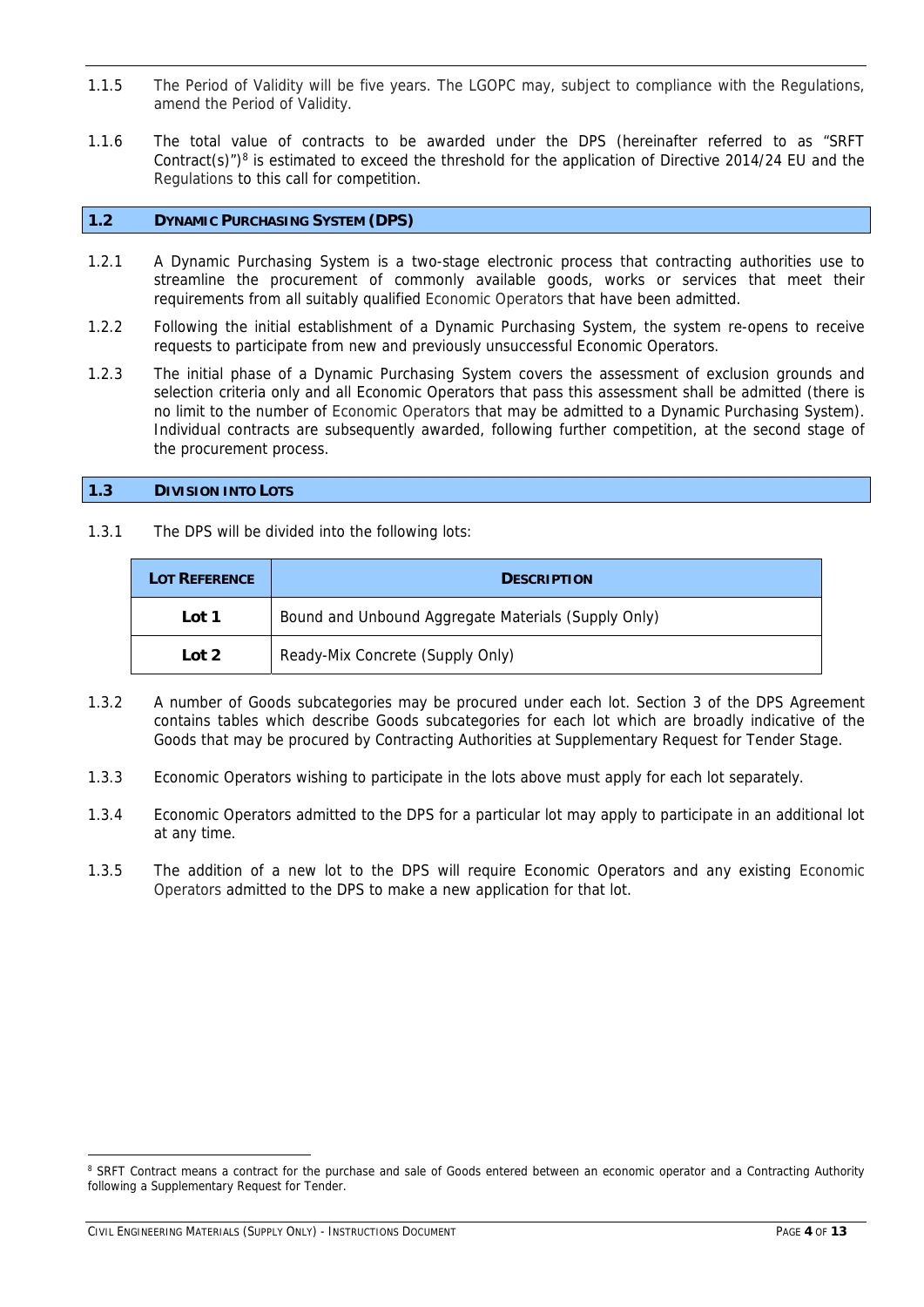### **2.0 ESTABLISHMENT AND OPERATION OF THE DPS**

### **2.1 STAGE 1 – CALL FOR COMPETITION – DPS QUALIFICATION**

### **This stage is hosted on www.etenders.gov.ie**<sup>9</sup> **(hereinafter referred to as "eTenders").**

- 2.1.1 Stage 1 is the call for competition issued by the LGOPC seeking requests to participate (hereinafter referred to as "application/s") in the DPS. In stage 1, the LGOPC assesses the Economic Operator against the exclusion grounds and selection criteria only. All Economic Operators that pass this assessment are admitted to the DPS as there is no limit to the number of Economic Operators that may be admitted.
- 2.1.2 Instructions on how to complete an application are outlined in **Section 4: Application Process** of this document.
- 2.1.3 Applications will be assessed in accordance with **Section 5: Tender Evaluation and Admittance to the DPS.**

### **Initial Application Period and Establishment of the DPS**

- 2.1.4 The Initial Application Period deadline for submission of applications for the initial establishment of the DPS is indicated on eTenders. An Economic Operator may submit an application for the initial establishment of the DPS any time prior to this date.
- 2.1.5 Once the Initial Application Period has passed, the LGOPC shall assess all applications received prior to the end of the Initial Application Period. On completion of this assessment, the LGOPC shall notify all Economic Operators of the outcome of their application.
- 2.1.6 A minimum standstill period of 14 days shall apply to all applications received during the Initial Application Period.
- 2.1.7 Following the standstill period, the LGOPC shall:
	- (a) invite the successful Economic Operators to execute the DPS Agreement on SupplyGov; and
	- (b) formally establish the DPS.
- 2.1.8 The DPS will then become operative and open to the Contracting Authorities to issue Supplementary Requests for Tender and award SRFT Contracts (this is the DPS Tender Start Time and the date of the commencement of the Period of Validity).
- 2.1.9 Note: Contracting Authorities may not issue Supplementary Requests for Tender or award SRFT Contracts prior to the DPS Tender Start Time.

### **New Applications After the Expiry of the Initial Application Period**

- 2.1.10 An application that is submitted after the end of the Initial Application Period will not be evaluated until after the DPS Tender Start Time.
- 2.1.11 Subject to section 2.1.12 herein, the DPS will remain open to receive applications from new and previously unsuccessful Economic Operators throughout the Period of Validity . These applications must be submitted through eTenders.
- 2.1.12 The LGOPC may temporarily suspend the receipt and acceptance of applications to the DPS for operational and logistical reasons during the Period of Validity. During such periods, the LGOPC will not be in a position to receive or accept applications from Economic Operators. In circumstances where

<sup>&</sup>lt;sup>9</sup> eTenders is a procurement platform administered by the Office of Government Procurement facilitating local authorities and other state agencies in the public procurement of goods, works and services.

CIVIL ENGINEERING MATERIALS (SUPPLY ONLY) - INSTRUCTIONS DOCUMENT PAGE **5** OF **13**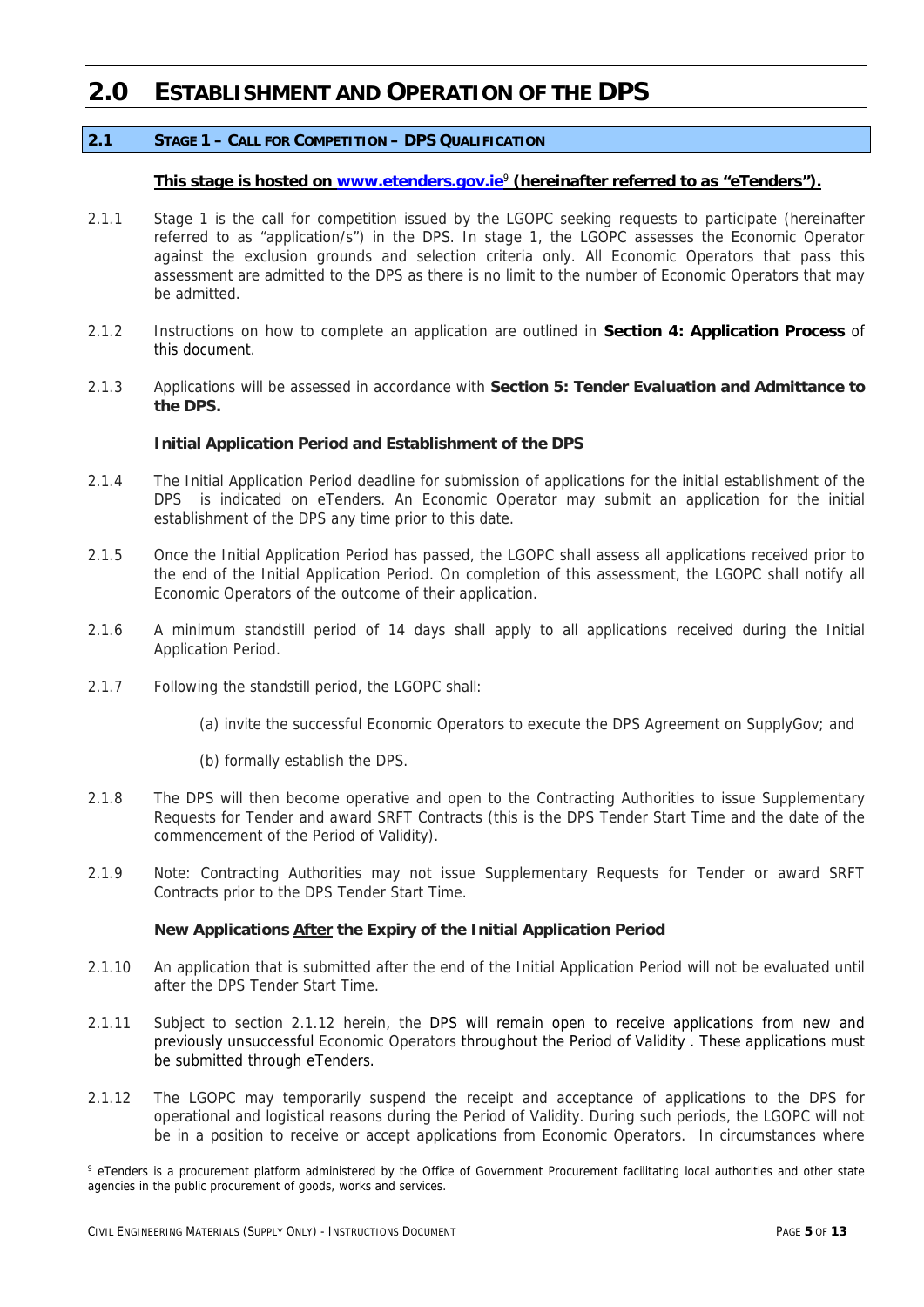the receipt or acceptance of applications is being temporarily suspended, the LGOPC shall: (a) advise Economic Operators in advance of the dates when applications are temporarily suspended and cannot be accepted; (b) minimise such temporary suspensions for as short a period as possible; and (c) advise Economic Operators when the suspension will come to an end and when applications can be received and accepted again.

- 2.1.13 An application submitted after the DPS Tender Start Time, other than during a period of suspension as identified in accordance with section 2.1.12, will be assessed and receive notification of the outcome within 10 working days following receipt of same<sup>10</sup>.
- 2.1.14 No standstill period applies to applications received after the DPS Tender Start Time.
- 2.1.15 The LGOPC shall invite all successful Economic Operators to execute the DPS Agreement on SupplyGov.

### **2.2 STAGE 2 – SUPPLEMENTARY REQUESTS FOR TENDER**

### **This stage is hosted on www.supplygov.ie (hereinafter referred to as "SupplyGov").**

- 2.2.1 Stage 2 involves the Contracting Authorities inviting the Economic Operators admitted to the DPS to tender for specific SRFT Contracts. Contracting Authorities shall invite all Economic Operators admitted to the DPS that have indicated an interest in tendering for that region(s) to tender for each SRFT Contract under the relevant lot.
- 2.2.2 A table illustrating the establishment and operation of the DPS is contained within Appendix 1 attached hereto.

 $10$  This time limit may be extended to 15 working days in individual cases in accordance with the provisions of Regulation 34 (16).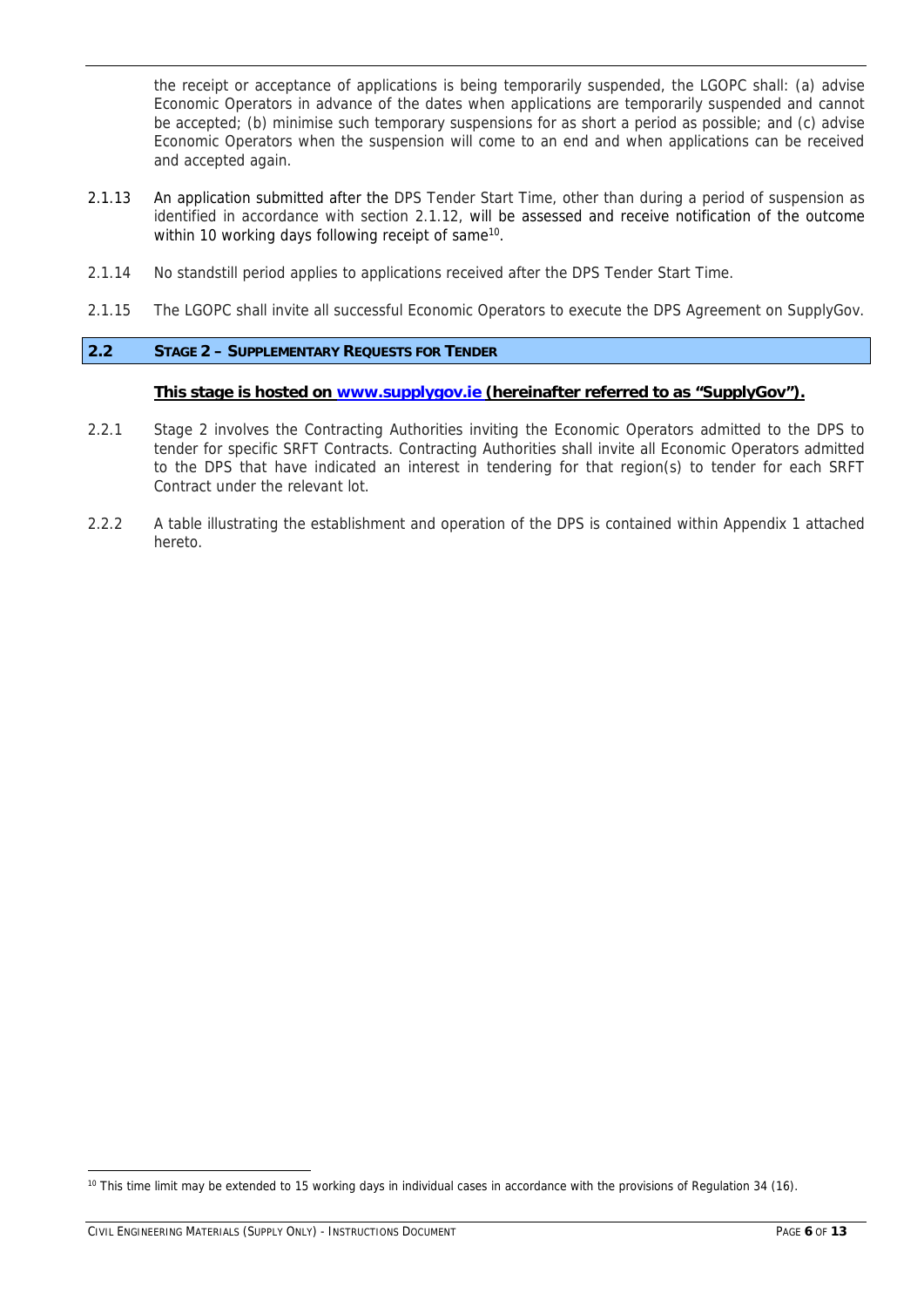### **3.0 INSTRUCTIONS**

### **3.1 POINTS TO NOTE PRIOR TO MAKING AN APPLICATION**

- 3.1.1 All documentation, information and communications relating to the DPS, including the Tender Documents<sup>11</sup>, are published on eTenders under the Contract Notice, which supersede and replace all previous documentation, communications and correspondence issued by the LGOPC and/or the Contracting Authorities in relation to same.
- 3.1.2 If an Economic Operator becomes aware of any ambiguity, discrepancy, error or omission in the Tender Documents or in the online application process, it shall immediately notify the LGOPC through the eTenders messaging system.
- 3.1.3 The LGOPC give no assurances as to the level of expenditure by the Contracting Authorities through the DPS and the admittance of an Economic Operator to the DPS does not constitute a commitment from the Contracting Authorities to enter into SRFT Contracts with the Economic Operator. Any costs incurred by the Economic Operator, howsoever arising, in making an application shall be the Economic Operator's own liability.
- 3.1.4 The Tender Documents, in whole or in part, may not be reproduced, stored, transmitted or used for purposes other than this tender competition without the prior written permission of the LGOPC.
- 3.1.5 The LGOPC, acting in its sole discretion, may, by giving written notice, cancel this tender competition at any stage prior to the formal establishment of the DPS (or at any time during the Period of Validity) without recompense to the Economic Operator.
- 3.1.6 It shall be the responsibility of the Economic Operator to fulfil the obligations under the DPS Agreement and any SRFT Contract, notwithstanding any changes in circulars, law, regulations, taxation or duties or other restrictions that might arise following the withdrawal of the United Kingdom from membership of the European Union.
- 3.1.7 Economic Operators can make only one application per lot (per Economic Operator) in response to this tender competition.
- 3.1.8 Economic Operators not currently registered on eTenders must register as a "Supplier" on eTenders in order to make an application.
- 3.1.9 Economic Operators must:
	- fully comply with this Instructions Document and a failure to do so may result in the application being deemed non-compliant. An Economic Operator that makes an application that is deemed non-compliant shall not be admitted to the DPS;
	- read the Tender Documents carefully and ensure that they fully understand the requirements of this tender competition and the terms of the DPS Agreement prior to applying;
	- take into account: (a) upload speeds may vary and; (b) there is a maximum upload limit of 2.14GB per file (documents larger than this should be divided into smaller files prior to upload);
	- ensure electronic documents are not corrupt.
- 3.1.10 The LGOPC will not issue hard copy correspondence relating to any aspect of this tender competition.
- 3.1.11 All correspondence will be issued via eTenders only and it is the responsibility of the Economic Operator to ensure that its correct email address for the receipt of electronic correspondence is recorded on its eTenders account. If the links are not working in any electronic correspondence (due to internal firewalls or IT security) log in directly via the eTenders portal to view any new activity. All Economic Operators should include noreply@eu-supply.com in their spam filters (if they use a filtering tool) in order to receive notifications.

<sup>11</sup> Tender Documents mean the Instructions Document, the DPS Agreement, the ESPD, the Online Envelope 1 for each Lot, the Financial Confirmatory Note and the SRFT Contract.

CIVIL ENGINEERING MATERIALS (SUPPLY ONLY) - INSTRUCTIONS DOCUMENT PAGE **7** OF **13**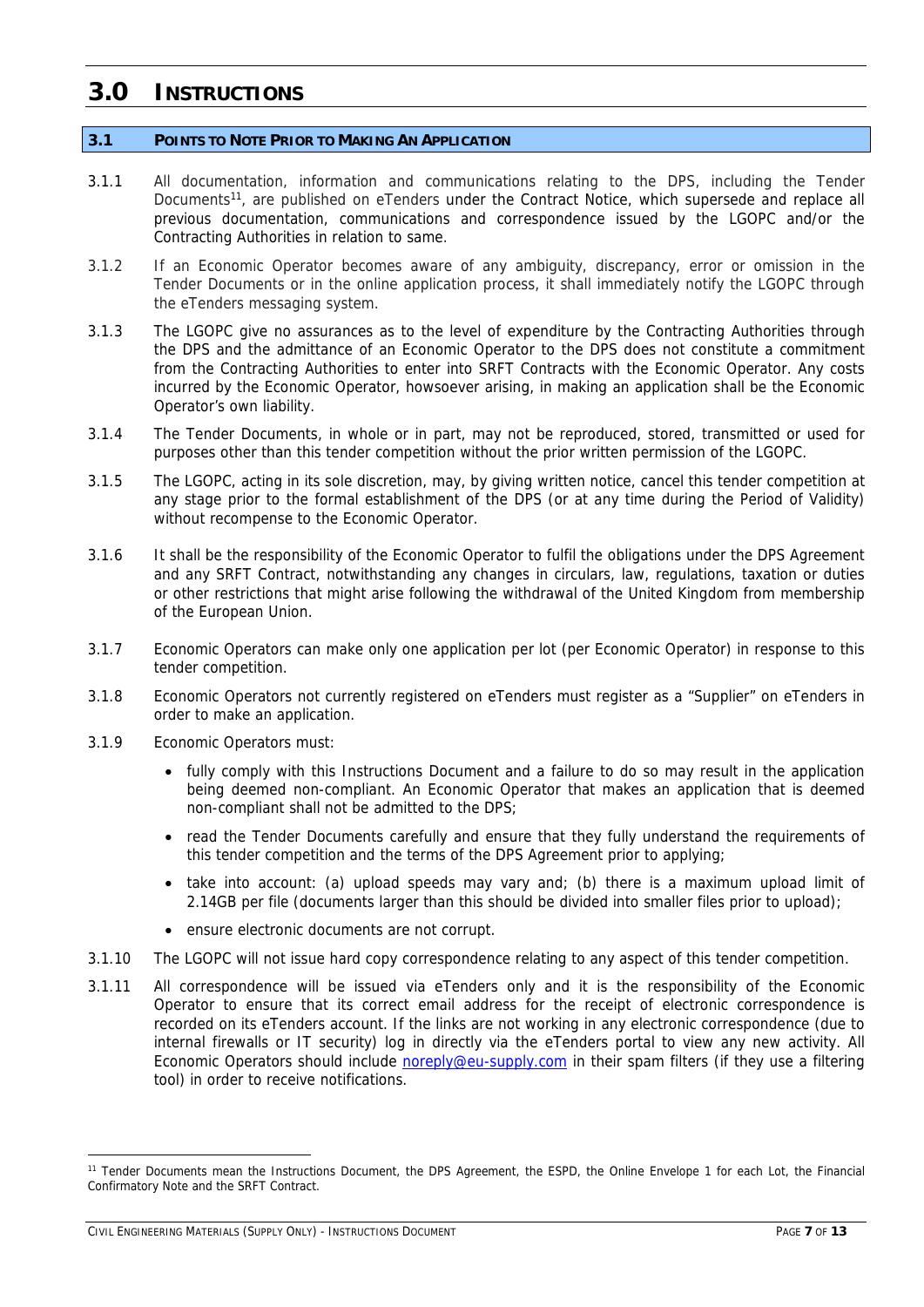3.1.12 Should an Economic Operator experience any technical difficulty with any aspect of its application on eTenders please contact the eTenders Support Desk on 353 (0) 21 243 92 77 or via etenders@eusupply.com.

### **3.2 COMPANY REGISTRATION DETAILS**

- 3.2.1 Where an Economic Operator is registered with the Companies Registration Office (hereinafter referred to as the "CRO") it must ensure that:
	- the registered company name and address as recorded in the CRO are used in all relevant parts of the application;
- 3.2.2 Where an Economic Operator is not registered with the CRO it must ensure that:
	- the Economic Operator's name and address as registered with its VAT Registration Number is used in all relevant parts of the application;

### **3.3 CONSORTIUM/JOINT VENTURE**

- 3.3.1 An Economic Operator comprising of a consortium or joint venture (hereinafter collectively referred to as the "Consortium") will not be required to convert into a specific legal entity to submit an application but may be required to do so prior to admittance to the DPS. In this respect the LGOPC may, at its discretion, enter into the DPS Agreement with:
	- one member who will carry overall responsibility for the performance of an SRFT Contract;
	- each member of the Consortium on a joint and several liability basis;
	- one member of the Consortium with the other members being subcontractors; or
	- at its discretion, the LGOPC may require the Consortium to enter into any other contracting arrangement.

### **3.4 CONFIRMATION OF ECONOMIC OPERATOR DETAILS FORM**

- $3.4.1$ The LGOPC may examine and verify the Economic Operator's details as submitted including, but not limited to, the following:
	- Nature of the Economic Operator;
	- Name of the Economic Operator;
	- Address of the Economic Operator;
	- VAT Registration Number of the Economic Operator (if applicable);
	- Company Registration Number of the Economic Operator (if applicable);
- 3.4.2 Where, in the course of such examination, the LGOPC determines that an Economic Operator has provided details that contain discrepancies, it may contact the Economic Operator requesting that the Economic Operator provide or confirm the correct details.

### **3.5 COMMUNICATIONS, QUERIES AND CLARIFICATIONS**

- 3.5.1 All queries from Economic Operators in relation to this tender competition may only be submitted online through the messaging function on eTenders.
- 3.5.2 The LGOPC will endeavor to respond to all reasonable queries validly received without delay. However, the LGOPC is not obliged, nor does it undertake, to respond to all queries received and queries seeking interpretation of this Instructions Document may not result in a response.
- 3.5.3 Any queries, along with the LGOPC's response to same, will, where appropriate, be communicated to all those expressing an interest in this tender competition without disclosing the name of the Economic Operator who initiated the query.
- 3.5.4 If an Economic Operator believes a query and/or its response relates to a confidential or commercially sensitive aspect of its application, it must mark the query as "Confidential" and state the reason(s) why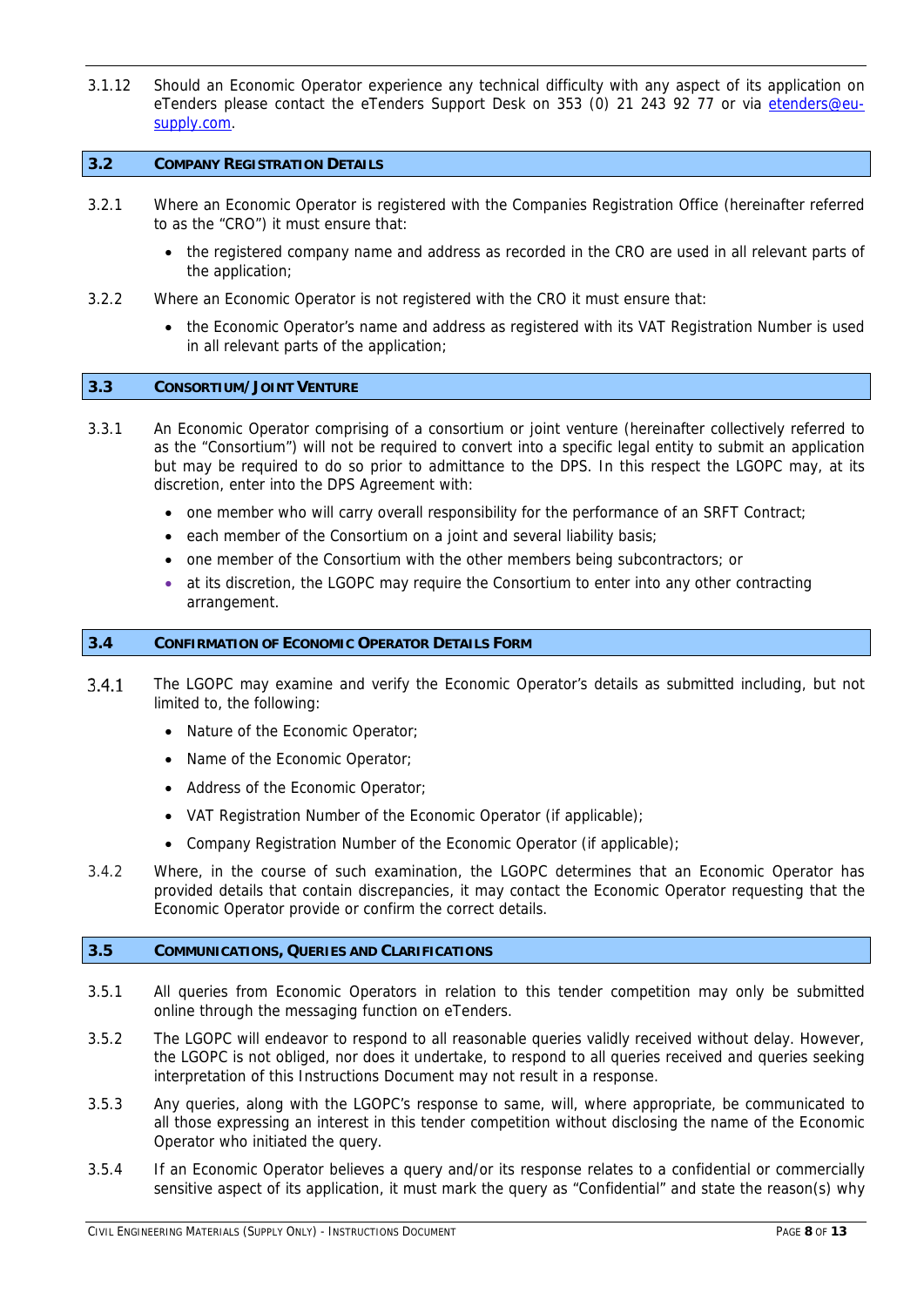it believes it to be confidential or commercially sensitive. The LGOPC shall have regard to such statement but shall not be bound by same. If the LGOPC, in its absolute discretion, is satisfied that the query and/or its response should be properly regarded as being confidential or commercially sensitive, the nature of the query and its response shall be kept confidential subject to the LGOPC's and/or the Economic Operators obligations under public procurement and freedom of information legislation.

### **3.6 CANVASSING**

- 3.6.1 Canvassing or any effort by an Economic Operator to influence any staff or agents of the LGOPC in relation to any aspect of this tender competition may result in the Economic Operator's disqualification.
- 3.6.2 Where an Economic Operator has an existing relationship with the LGOPC (or its staff or agents) any discussions, correspondence or other influences on this tender competition may be treated as canvassing.
- 3.6.3 In accordance with Section 38 of the Ethics in Public Office Act 1995, any money, gift or other consideration from an Economic Operator holding, or seeking to obtain, admittance to the DPS will be deemed to have been paid or given corruptly unless the contrary is proved.

### **3.7 NOTICE OF ADDENDA**

3.7.1 The LGOPC reserves the right, where necessary for the efficient and compliant operation of the DPS, to update or alter this Instructions Document, the Tender Documents and/or any information and documents pertaining to the DPS by written notice via eTenders and any such notification will automatically become part of these instructions and the Tender Documents.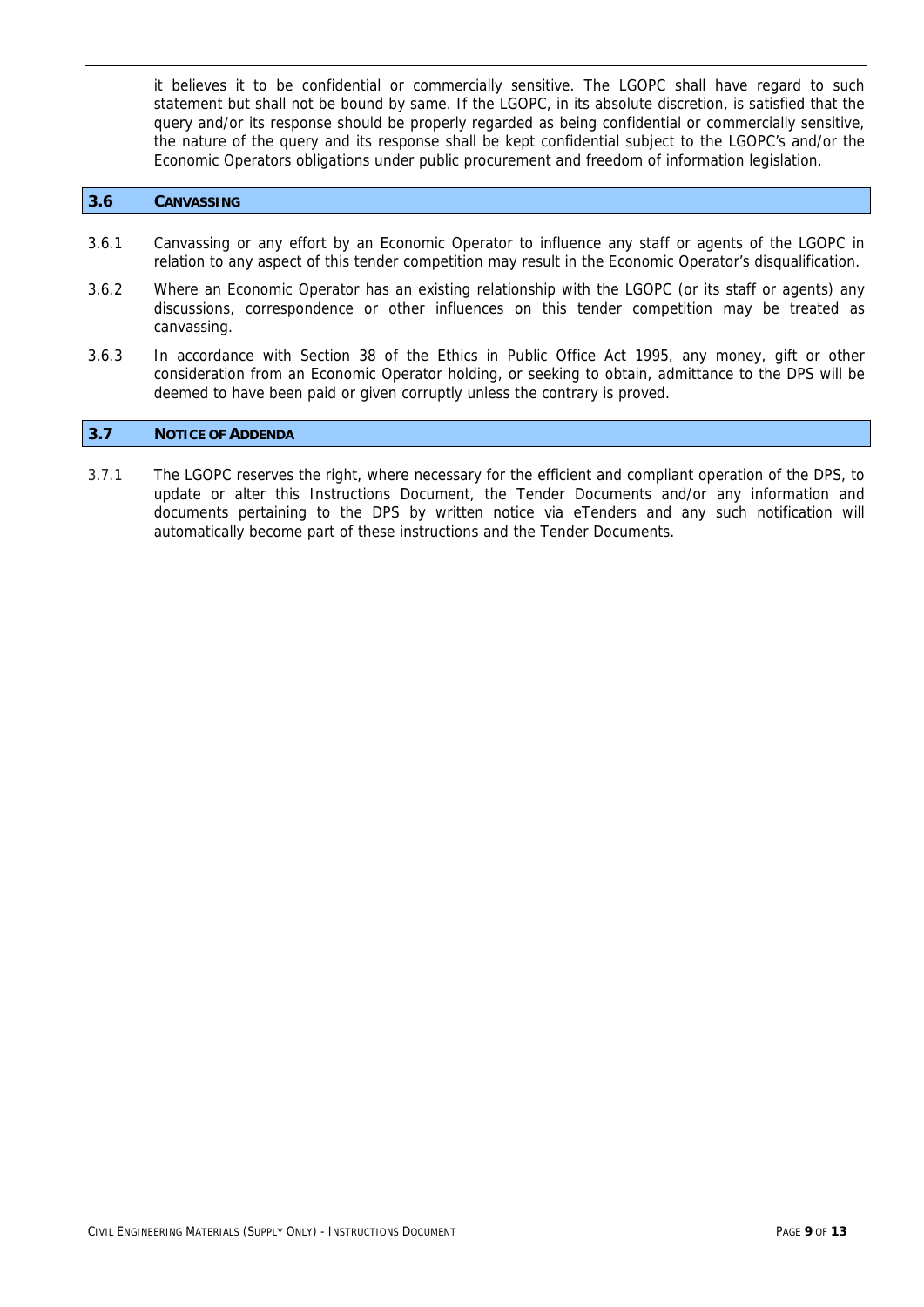### **4.0 APPLICATION PROCESS**

### **4.1 GENERAL**

- 4.1.1 All applications must be made via eTenders.
- 4.1.2 Economic Operators must fully complete and submit the following in order to make a compliant application:
	- an online European Single Procurement Document (hereinafter referred to as the "ESPD") (Economic Operators applying for more than one lot are required to complete **one** ESPD only);
	- Online Envelope 1 (Technical Documents) for each lot they intend to apply for;
- 4.1.3 Economic Operators do not need to complete the entire application process at one time. The application process can be updated, edited, completed and saved at any time prior to submitting an application. A User Guide is available on eTenders.

### **4.2 ESPD**

- 4.2.1 The ESPD is a self-declaration of the Economic Operator's financial status, abilities and suitability for a public procurement procedure and is used as preliminary evidence of fulfilment of the conditions required in public procurement procedures across the European Union.
- 4.2.2 Economic Operators can access the ESPD by clicking on "Manage ESPD Responses" in the ESPD section on eTenders and selecting 'Create'.
- 4.2.3 **Part I** of the ESPD relates to information concerning the contracting authority and the procurement procedure and does not require any input on the part of the Economic Operator.
- 4.2.4 **Part II** of the ESPD relates to information concerning the Economic Operator and requires input on the part of the Economic Operator and includes the following:

### **Section A:**

- This section has been pre-populated with the details entered by the Economic Operator when creating its profile on eTenders. The Economic Operator must:
	- a) ensure that the pre-populated details regarding the Economic Operator are correct

Or

b) if necessary, amend the pre-populated details regarding the Economic Operator in order to correct them;

### **Section B:**

• The Economic Operator must enter details regarding the representative(s) of the Economic Operator i.e. the person(s) empowered to represent the Economic Operator for the purpose of this tender competition.

### **Section C:**

• If applicable, the Economic Operator must enter details regarding other entities that the Economic Operator relies on to meet the selection criteria (and rules (if any) under Part V) of this tender competition.

(If an Economic Operator is relying on the capacities of one or more other entities, those entities must also each submit an ESPD setting out the relevant information for the respective entity. In addition, where a group of entities, including temporary associations, participate together in this tender competition, a separate ESPD must be submitted for each of the participating entities).

### **Section D:**

 This Section of the ESPD does not require any input on the part of the Economic Operator for this tender competition.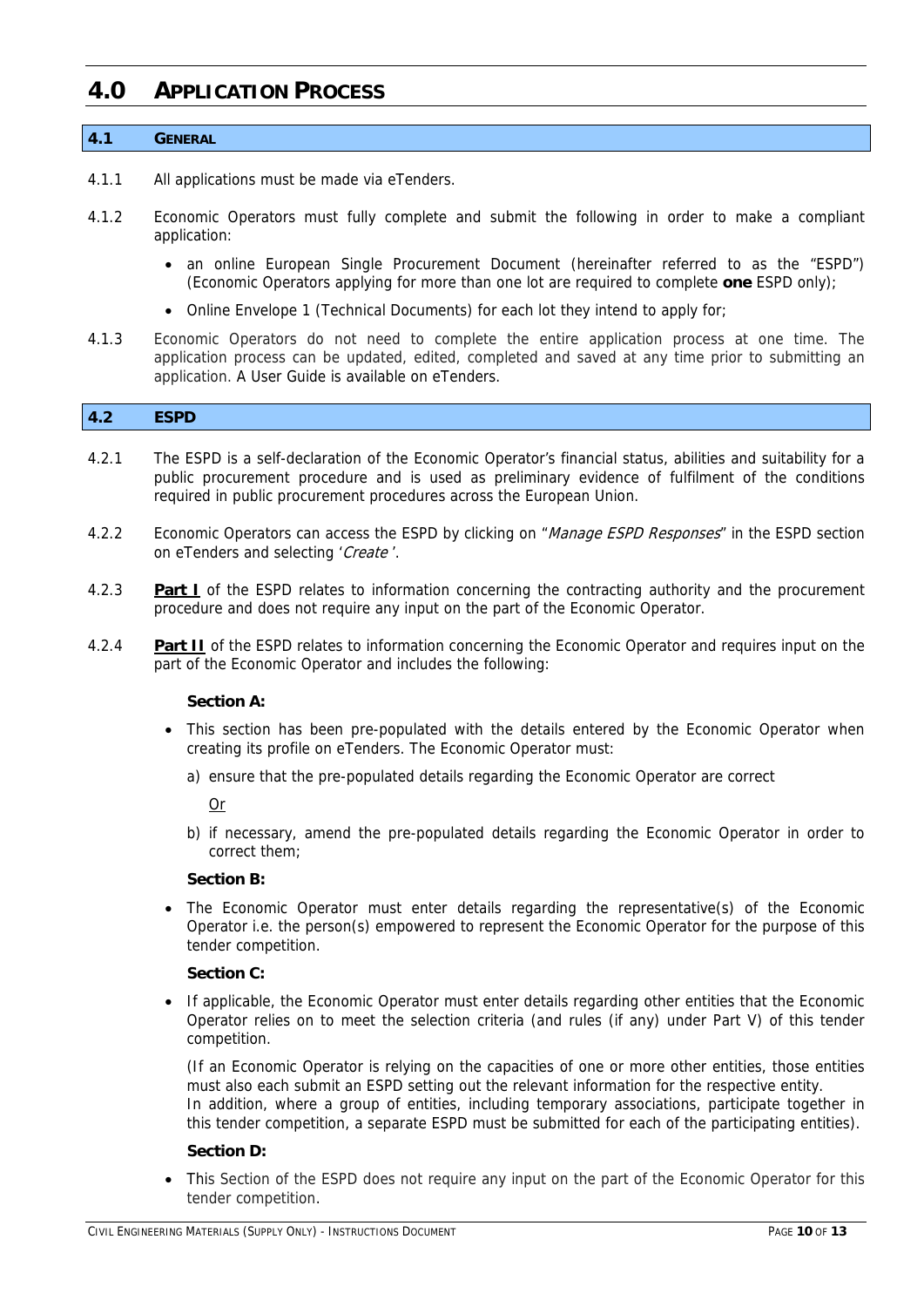- 4.2.5 **Part III** of the ESPD relates to exclusionary grounds and requires input on the part of the Economic Operator as follows:
	- Part 3.A: The Economic Operator must answer all queries on these exclusionary grounds.
	- Part 3.B: The Economic Operator must answer all queries on these exclusionary grounds.
	- Part 3.C: The Economic Operator must answer all queries on these exclusionary grounds.
- 4.2.6 **Part IV** of the ESPD: The Economic Operator must complete this declaration.

**Important Note:** In order to comply with the selection criteria for this tender competition the Economic Operator must separately fully complete all qualification questions in Envelope 1 – Technical Documents **for each lot** they intend to apply for. (A Note to this effect has been inserted by the LGOPC in Part IV of the online ESPD).

- 4.2.7 **Part V** of the ESPD does not require any input on the part of the Economic Operator for this tender competition.
- 4.2.8 **Part VI** of the ESPD allows the Economic Operator to review its responses before selecting the date and location prior to submission of the ESPD.
- 4.2.9 The Economic Operator must select the '**Finalize** ' button in the bottom right hand corner of the screen in order to submit the ESPD.

### **4.3 ONLINE TECHNICAL DOCUMENTS (ENVELOPE 1)**

4.3.1 An application that includes an answer and/or response to a minimum selection ("pass/fail") criteria question and/or declaration in the Online Envelope 1, which denotes that the Economic Operator fails to meet the minimum selection criteria for admittance to the DPS shall be deemed to be a compliant submission but shall be adjudged to fail to meet the minimum suitability criteria necessary for admittance to the DPS.

### **Lot 1: Bound and Unbound Aggregate Materials (Supply Only)**

- 4.3.2 Economic Operators must fully complete all qualification questions in Lot 1 Envelope 1 Technical **Documents**
- 4.3.3 Economic Operators can access this by clicking on the 'Answer questions' button in the Lot-1 Envelope-1 - Technical Documents section on eTenders.

### **Lot 2: Ready Mix Concrete (Supply Only)**

- 4.3.4 Economic Operators must fully complete all qualification questions in Lot 2 Envelope 1 Technical **Documents**
- 4.3.5 Economic Operators can access this by clicking on the 'Answer questions' button in the Lot-2 Envelope-1 - Technical Documents section on eTenders.

### **4.4 SUBMISSION OF APPLICATION**

- 4.4.1 Economic Operators must click on the "Submit response" tab on eTenders to submit their application.
- 4.4.2 Economic Operators can review the progress of their application via the "My response" tab on eTenders.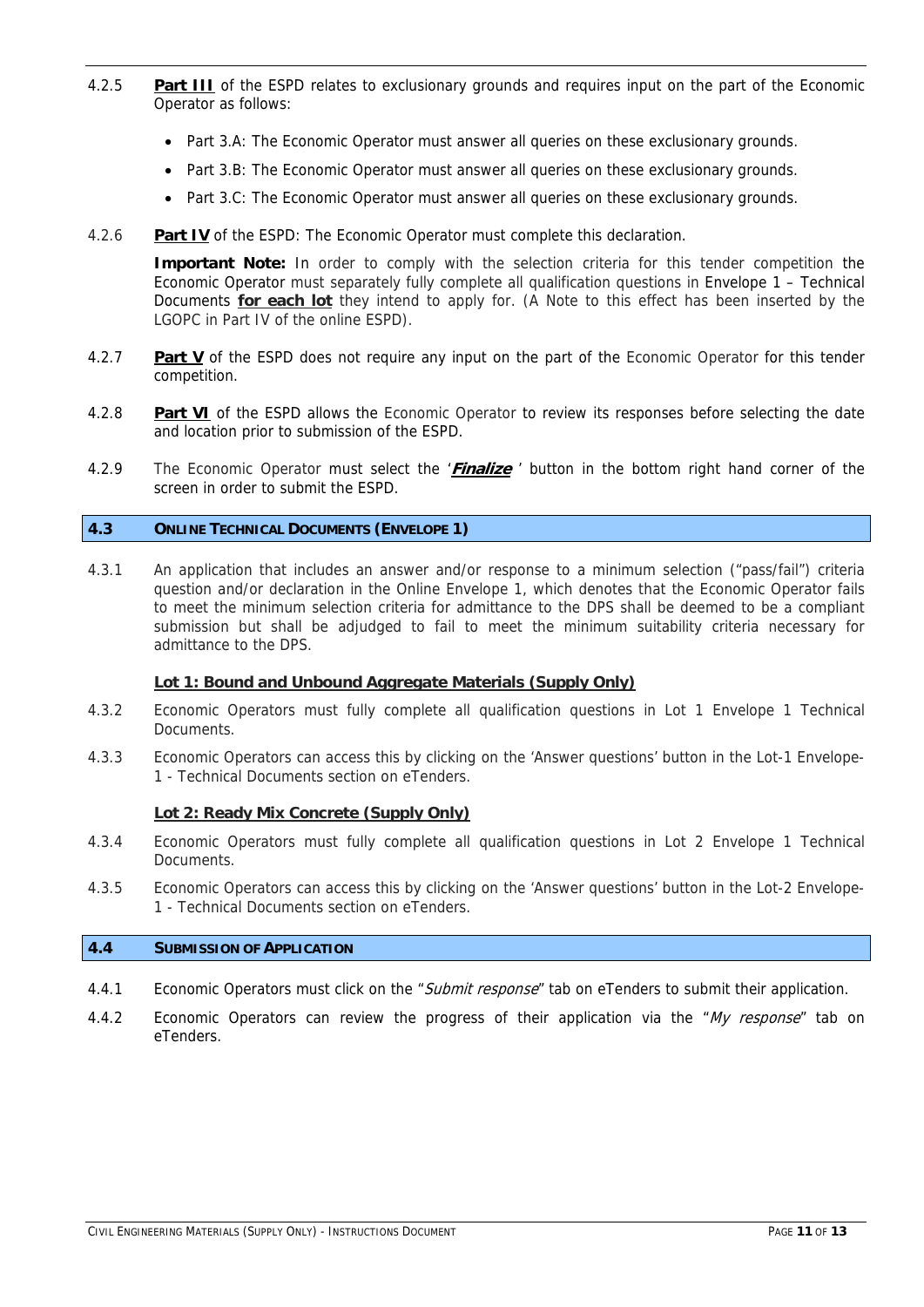### **5.0 TENDER EVALUATION & ADMITTANCE TO THE DPS**

### **5.1 GENERAL**

5.1.1 When received and accepted by the LGOPC, applications for admittance to the DPS will be assessed by the LGOPC as follows:

| <b>PROCESS</b>            | <b>ACTION</b>                                                                                   |  |
|---------------------------|-------------------------------------------------------------------------------------------------|--|
| Compliance                | Assess completeness of application for compliance with requirements<br>of the Tender Documents. |  |
| <b>Selection Criteria</b> | Assessment in accordance with the selection criteria.                                           |  |

#### **5.2 COMPLIANCE**

- 5.2.1 Applications will be assessed to determine whether they include all information and documentation required.
- 5.2.2 Compliant applications will proceed to be assessed in accordance with the selection criteria.

#### **5.3 SELECTION CRITERIA**

- 5.3.1 Applications will be assessed against the selection criteria set out in Envelope 1 Technical Documents for each Lot.
- 5.3.2 Economic Operators must meet the minimum selection criteria for each lot they intend to apply for.

### **5.4 CLARIFICATION OF TENDERS**

- 5.4.1 During the assessment of an application, the LGOPC may seek clarifications or further information (or take such other legally permissible actions) from Economic Operators via eTenders.
- 5.4.2 The Economic Operator's response to a request for clarification or further information shall be submitted via eTenders no later than the date specified by the LGOPC and may not result in a material alteration of the application initially submitted.

### **5.5 NOTIFICATION OF EVALUATION OUTCOME**

- 5.5.1 Following assessment of an application, Economic Operators will be informed of the outcome via eTenders.
- 5.5.2 Notification of a successful application by the LGOPC to the Economic Operator shall not, in and of itself, give rise to any enforceable rights by the Economic Operator.

### **5.6 DPS AGREEMENT**

5.6.1 When an Economic Operator has submitted a successful application, it will be invited to formally enter on to the DPS by accepting the terms of the DPS Agreement electronically through SupplyGov.